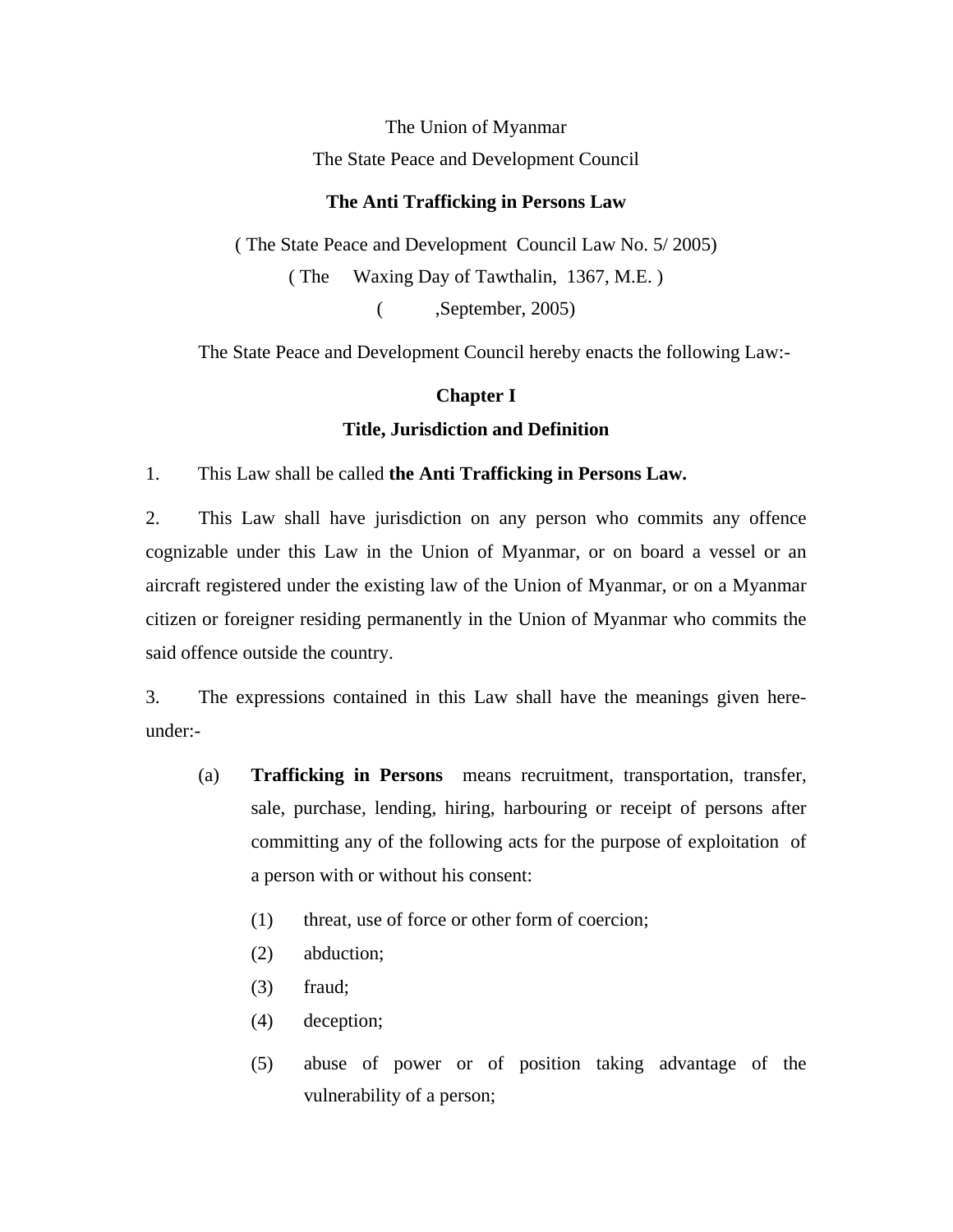- (6) giving or receiving of money or benefit to obtain the consent of the person having control over another person.
- Explanation **(1)** Exploitation includes receipt or agreement for receipt of money or benefit for the prostitution of one person by another, other forms of sexual exploitation, forced labour, forced service, slavery, servitude, debt-bondage or the removal and sale of organs from the body.
- Explanation (2) **Prostitution** means any act, use, consummation or scheme involving the use of a person by another, for sexual intercourse or lascivious conduct in exchange for money, benefit or any other consideration.
- Explanation ( 3) **Debt-bondage** means the pledging by the debtor of his / her personal labour or services or those of a person under his/ her control as payment or security for a debt, when the length and nature of service is not clearly defined or when the values of the services as reasonably assessed is not applied toward the liquidation of the debt.
	- ( b) **Pornography** means representation through exhibition, indecent show, publication, cinematography or by use of modern information technology of a sexual activity or of the sexual parts of a person for primarily sexual purpose.
	- (c ) **Trafficked victim** means a person on whom trafficking in person has been committed.
	- (d ) **Organized criminal group** means a structured group of three or more persons, for a certain period with the aim of committing a serious crime, in order to obtain directly or indirectly a benefit relating to money or material.
		- **Explanation:** Structured group means a group that is not randomly formed for the immediate commission of an offence and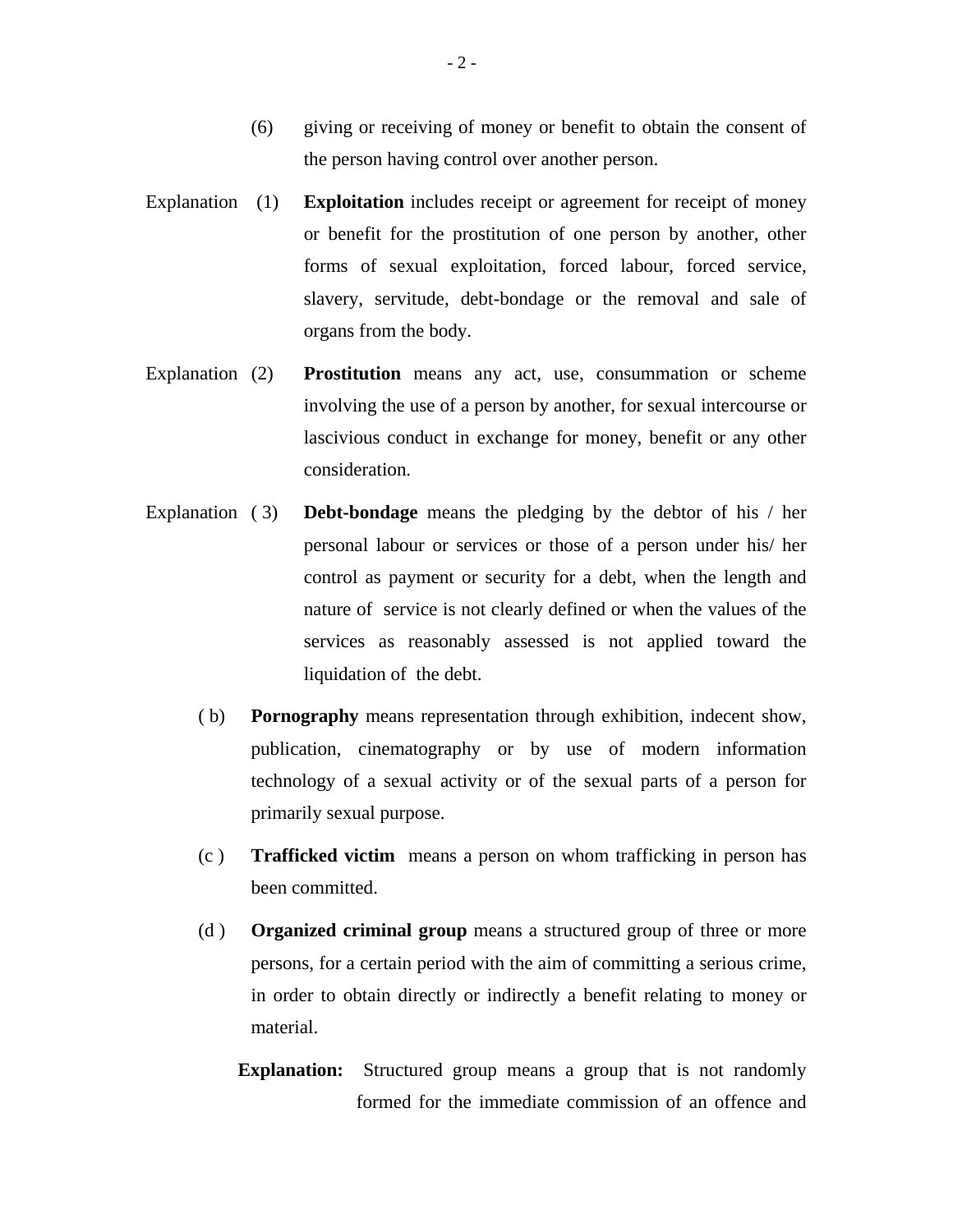that does not need to have formally defined rules for the functions and duties of its members, continuity of its membership or a developed structure.

- (e) **Serious crime** means an offence punishable with imprisonment for a term of four years or more under any existing law.
- (f) **Transnational crime** means an offence committed in more than one State, or an offence committed in one State but a substantial part of its preparation, planning, direction or control takes place in another State, or an offence in which the offenders are involved in an organized criminal group of another State or an offence committed in one State, which has affects on another State.
- (g) **Controlled delivery** means the technique to expose and take action against the principal offenders, effect control with the consent of the relevant authority and proceed on their arrangement, when the import, export, entry, passing through or departure of illegal or suspected property or person in the Union of Myanmar or into the territory of a foreign State is found, on inspection.
- (h) **Property** means movable property in any form, being corporeal or incorporeal, tangible or intangible, animate or inanimate or immovable property. This expression also includes legal documents evidencing title, negotiable instruments and benefits pertinent to property.
- (i) **Imprisonment for life** means imprisonment passed on a convicted person to serve in the prison until death.
- (j) **Child** means a person who has not attained the age of 16 years.
- (k) **Youth** means a person who has attained the age of 16 years but has not attained the age of 18 years.
- (l) **Central Body** means the Central Body for Suppression of Trafficking in Persons formed under this Law.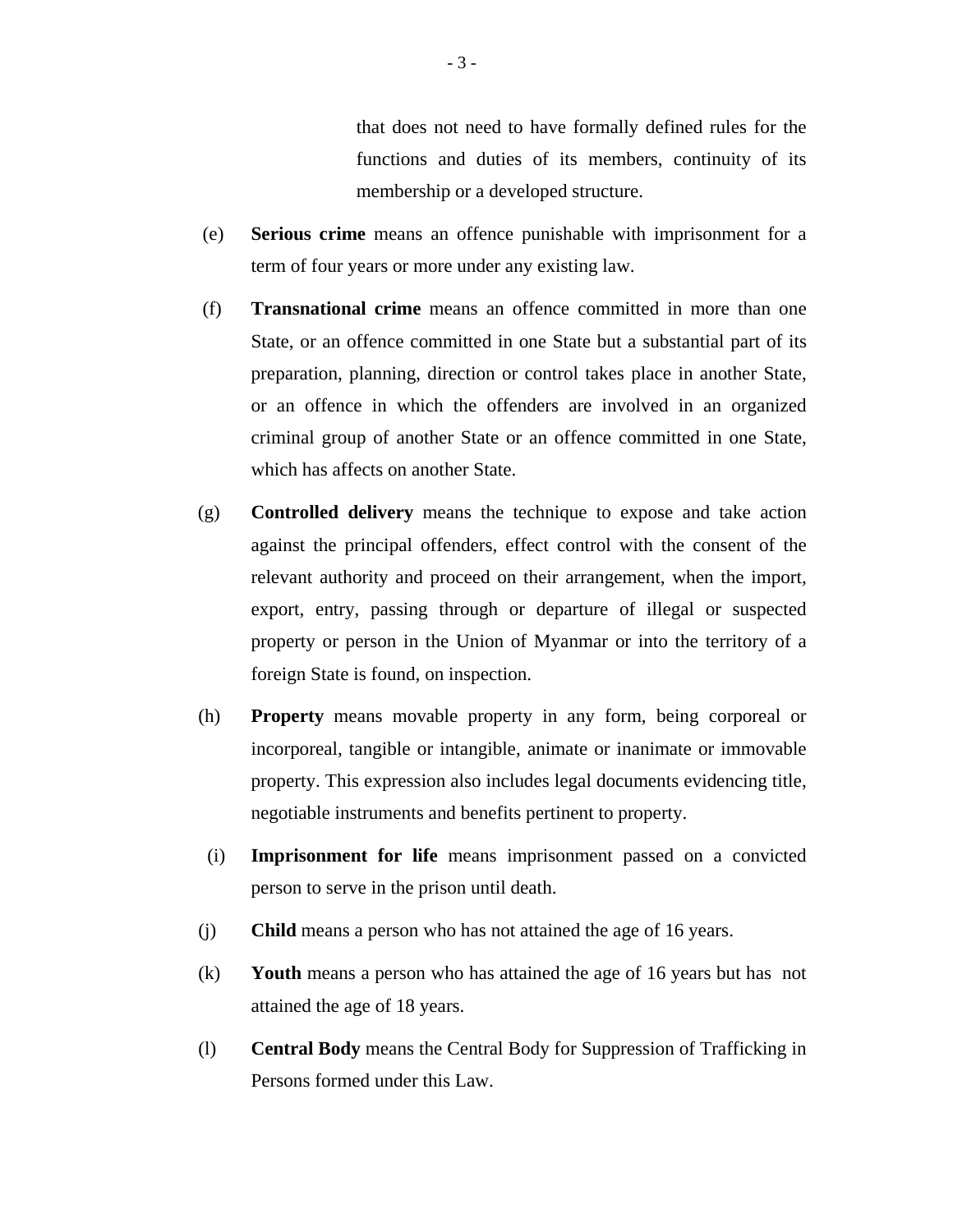# **Chapter II Aims**

- 4. The aims of this Law are as follows:
	- (a) to prevent, and suppress the trafficking in persons as a national duty as it damages the pride and pedigree of Myanmar nationality that should be valued and safeguarded by Myanmar race;
	- (b) in preventing and suppressing trafficking in persons to pay particular attention to women, children and youth;
	- (c) to enable effective and speedy investigation to expose and take action against persons guilty of trafficking in persons and to prevent further trafficking in persons by passing effective and deterrent punishment;
	- (d) to liaise and coordinate with international organizations, regional organizations, intergovernmental organizations formed between governmental organizations and non-governmental organizations in accordance with the international conventions relating to suppression of trafficking in persons which Myanmar has acceded;
	- (e) to perform effectively the functions of rescuing, receiving, safeguarding, rehabilitation and reintegration into society of trafficked persons.

## **Chapter III**

### **Formation of the Central Body and Functions and Duties Thereof**

- 5. (a) The Government shall form the Central Body for Suppression of Trafficking in Persons comprising the Minister for the Ministry of Home Affairs as the Chairman, the Deputy Minister for the Ministry of Home Affairs, the Deputy Minister for the Ministry of Social Welfare, Relief and Resettlement and the Deputy Attorney General as Deputy Chairman, Director-General of Myanmar Police Force as Secretary and suitable persons from among the following as members:-
	- (1) heads of relevant government departments and organizations;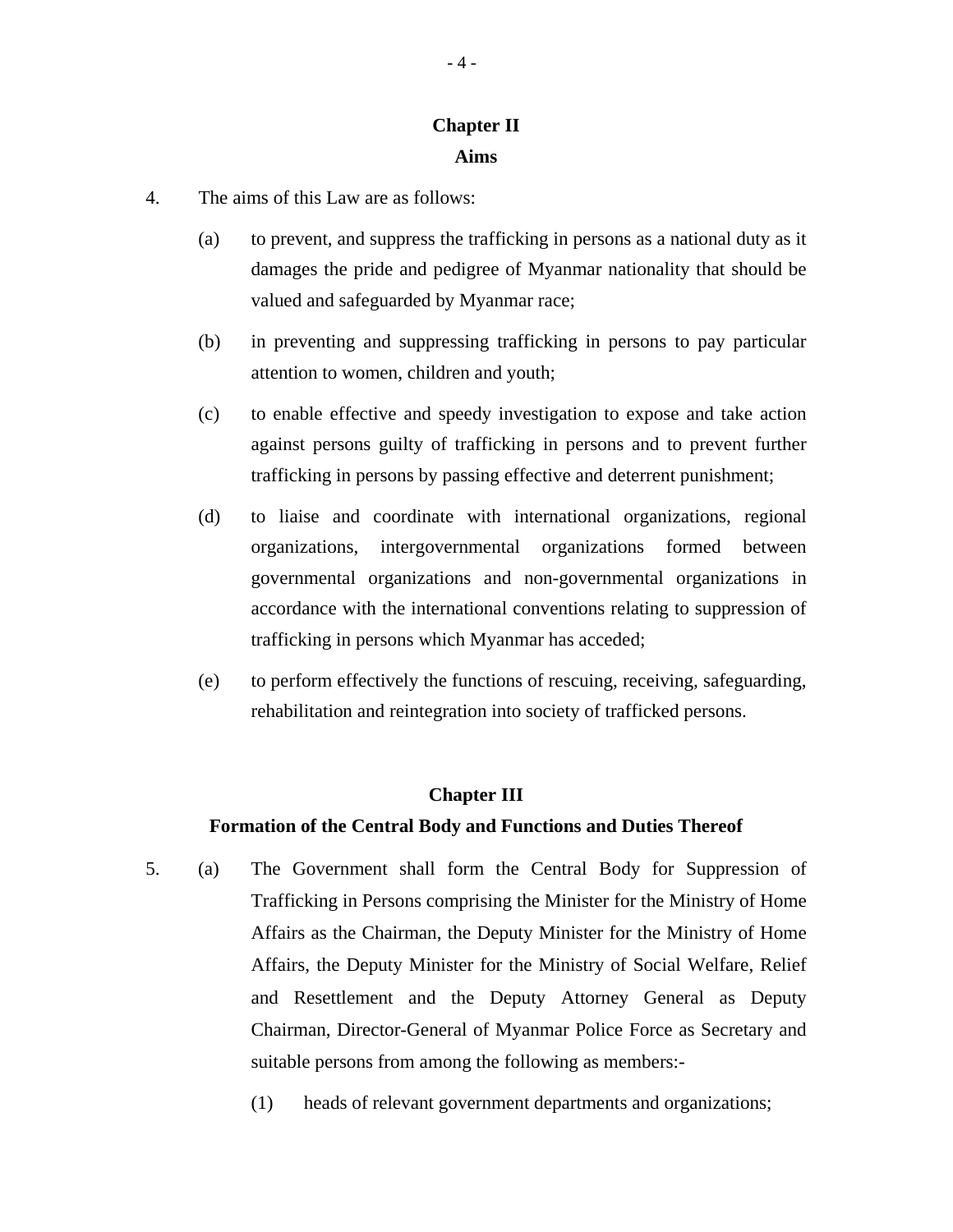- (2) representatives from the non-governmental organizations;
- (3) relevant experts;
- (b) The Chairman of the Central Body may if necessary assign a suitable person from among the members as the Joint Secretary.
- 6. The functions and duties of the Central Body are as follows:
	- (a) submitting suggestions to the Government for laying down a State policy and working programmed relating to suppression of trafficking in persons;
	- (b) forming the required working groups to implement its functions and duties and determining the functions and duties thereof;
	- (c) forming the different levels of State, Divisional, District and Township Bodies for Suppression of Trafficking in Persons and determining the functions and duties thereof;
	- (d) forming the bodies comprising experts to perform research works for carrying out suppression of trafficking in persons effectively and assigning duty thereto and supervising thereof;
	- (e) forming sector-wise Monitoring Mechanism and Evaluation Team comprising experts and assigning duty thereto to obtain the necessary substantive data relating to suppression of trafficking in persons;
	- (f) laying down the necessary arrangements for the relief, resettlement, rehabilitation, and reintegration into the mainstream of society for the trafficked victims;
	- (g) communicating and coordinating with international organizations, regional organizations, foreign States, local and foreign nongovernmental organizations, and obtaining assistance for works relating to suppression of trafficking in persons, protection and rendering assistance, resettlement and rehabilitation;
	- (h) directing as may be necessary to seize immovable properties involved in an offence under this Law as exhibit;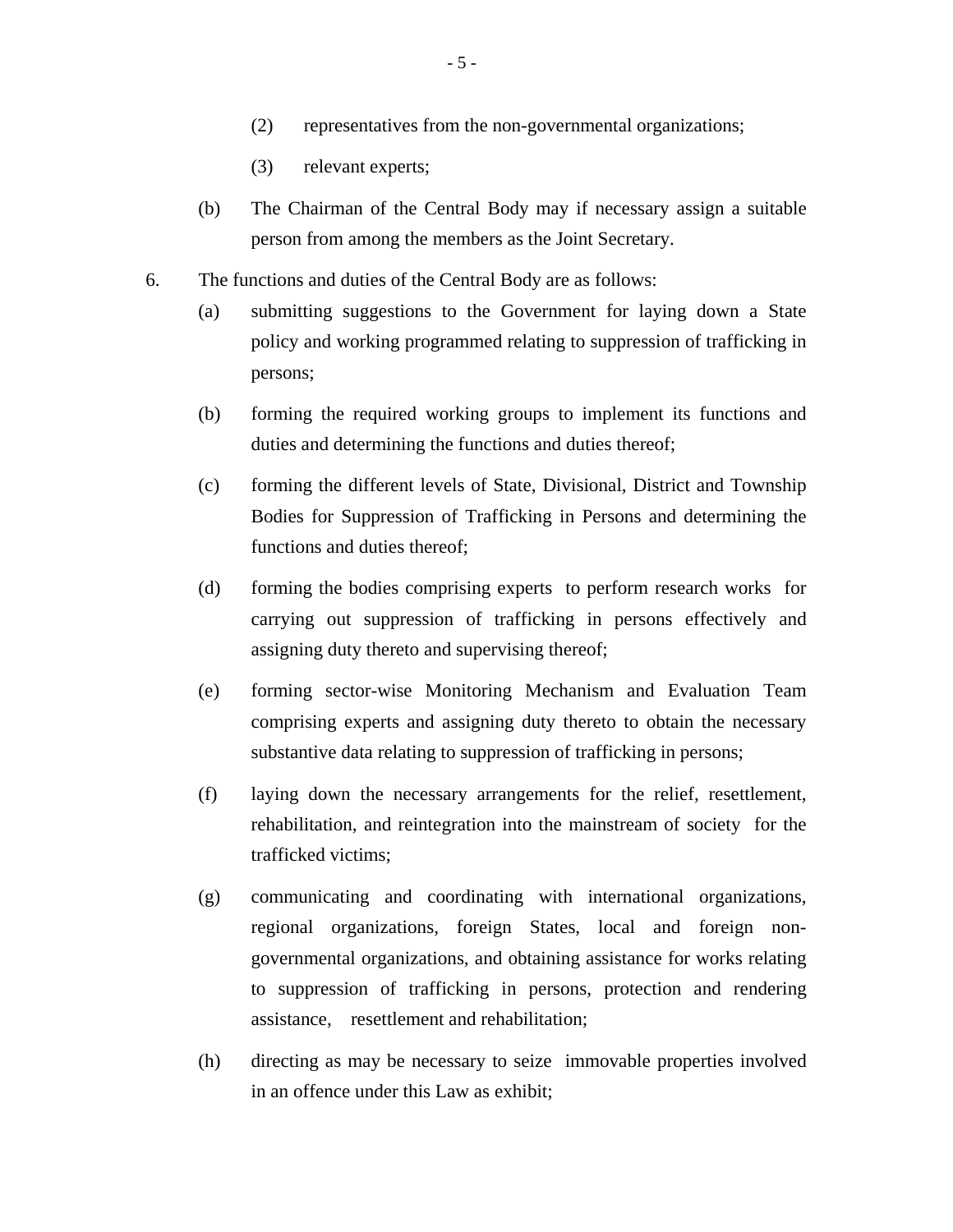- (i) directing when necessary the attachment and sealing of immovable properties involved in the offence, which have been seized as exhibits; in prosecuted offence, disposal as may be necessary in accordance with the final order of the relevant Court;
- (j) reporting to the Government from time to time the implementation activities under this Law;
- (k) carrying out functions and duties relating to suppression of trafficking in persons assigned by the Government from time to time.

7. The Central Body shall form the following working groups comprising suitable persons and may form other required working groups to carry out the implementation of the suppression of trafficking in persons:

- (a) Working Group on Prevention of Trafficking in Persons and Protection of Trafficked Victims, headed by the Deputy Minister for the Ministry of Home Affairs;
- (b) Working Group on Legal Framework and Prosecuting Measures headed by the Deputy Attorney General;
- (c) Working Group on Repatriation , Reintegration and Rehabilitation of Trafficked Victims, headed by the Deputy Minister for the Ministry of Social Welfare, Relief and Resettlement.

## **Chapter IV**

## **Functions and Duties of the Working Groups**

8. The functions and duties of the Working Group on Prevention of Trafficking in Persons and Protection of Trafficked Victims are as follows:

(a) forming Sub-Working Groups to carry out effectively the prevention of trafficking in persons according to schemes approved by the Central Body;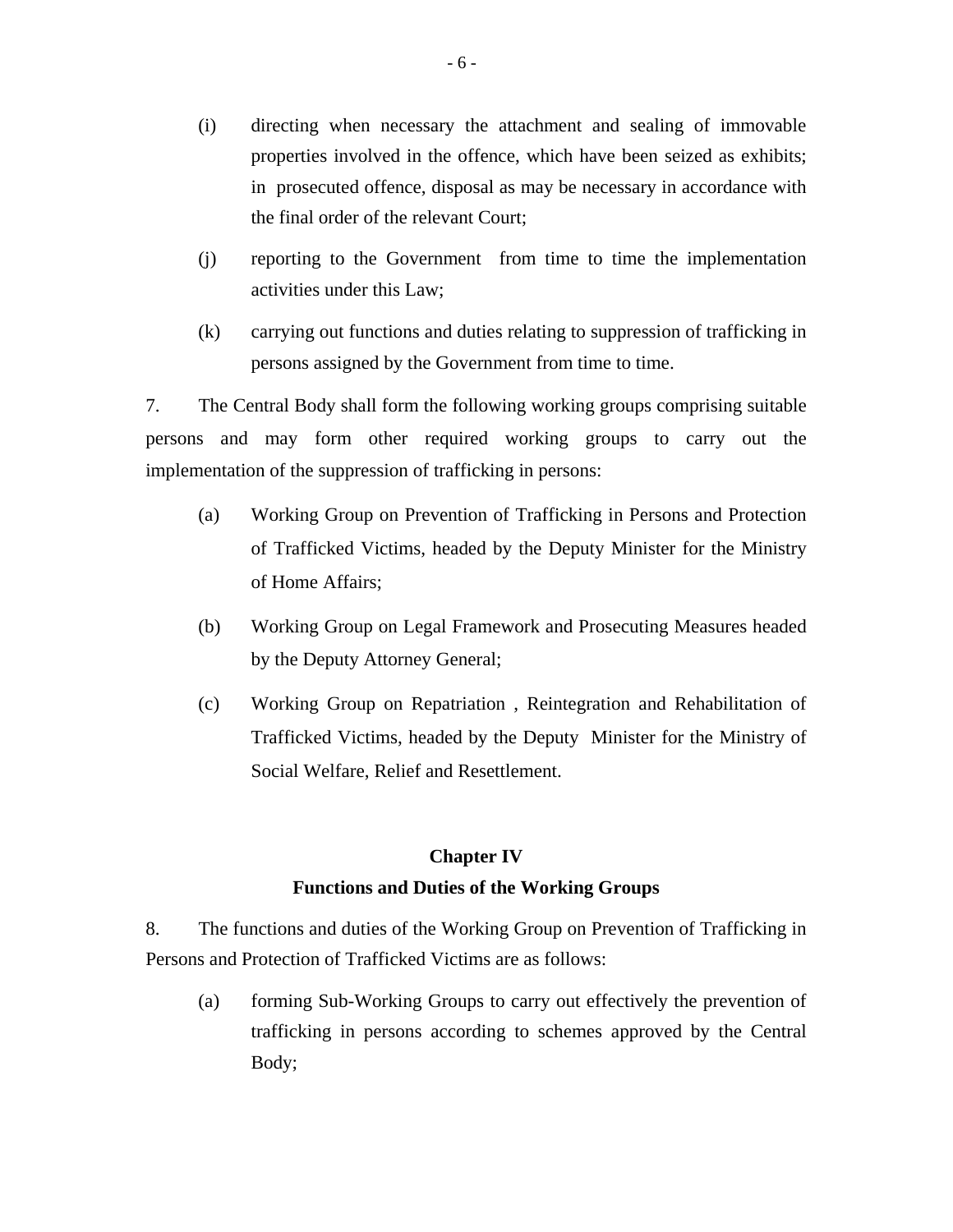- (b) performing effectively works relating to educating and publication of the danger of trafficking and evil consequences to the people for the prevention of trafficking in persons;
- (c) sharing information by laying down the prevention of trafficking in persons programmes, communicating and exchanging news with domestic and foreign network;
- (d) communicating and coordinating with different levels of State, Divisional, District and Township bodies on suppression of trafficking in persons;
- (e) supervising the set-up of specially trained force for the prevention of trafficking in persons, speedy and effective investigation and exposure;
- (f) scrutinizing and permitting to enable the use of the controlled delivery system upon requirement when exposing and investigating the trafficking in persons and liaising and coordinating with foreign States, if necessary;
- (g) laying down and carrying out working programmes relating to protection and assistance to the trafficked victims programmes especially women, children and youth;
- (h) laying down and carrying out working programmes relating to protection and assistance in conformity with the stipulations to foreigners who are trafficked victims and have arrived in Myanmar;
- (i) arranging the required training and educating of persons who will undertake the duty of protecting the trafficked victims;
- (j) obtaining assistance of the relevant government departments, organizations and non-governmental organizations for the effective implementation of this Law;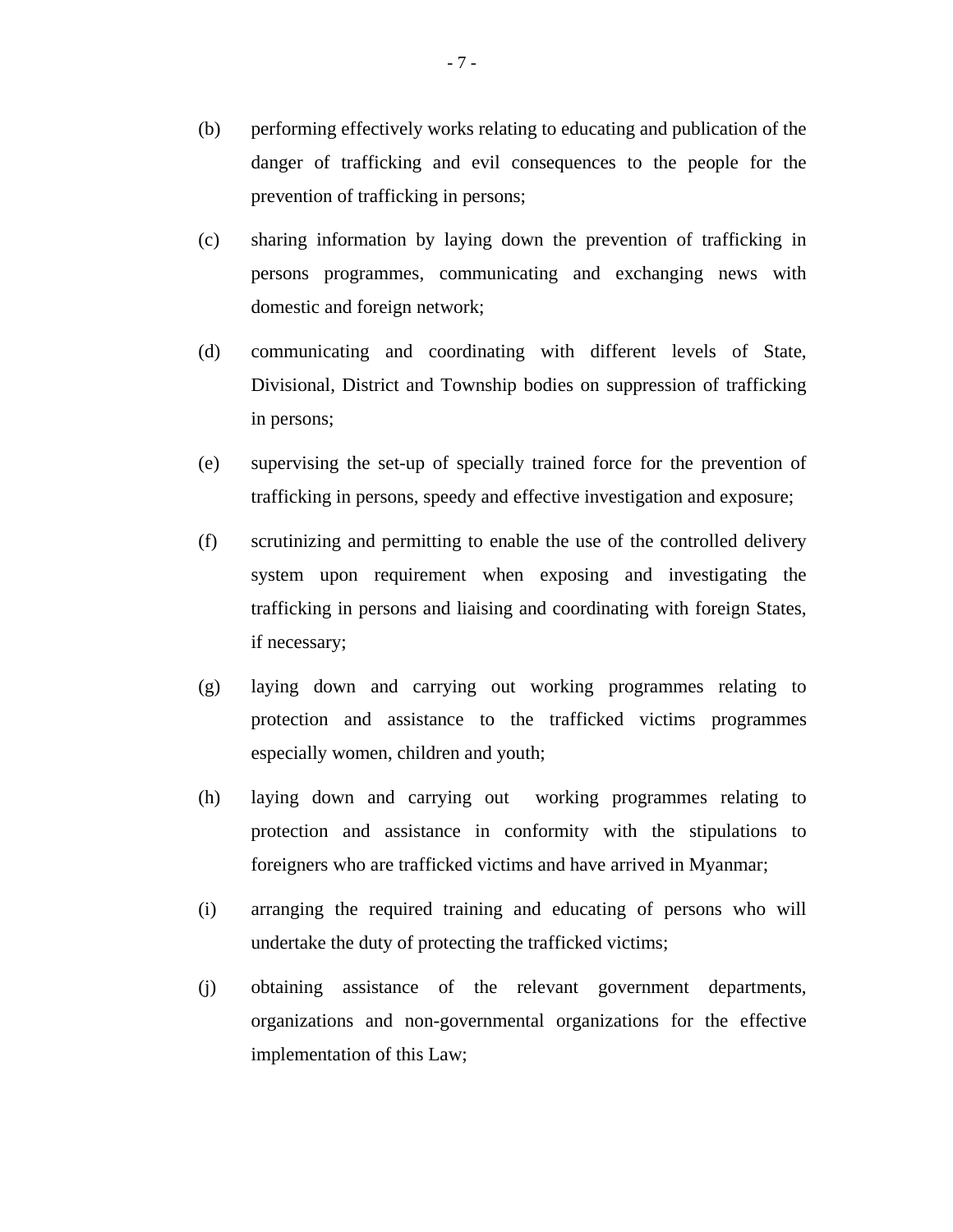- (k) recommending the enhanced communication and cooperation with international organizations and regional organization and entering into bilateral or multilateral agreements;
- (l) carrying out other functions and duties assigned by the Central Body.

9. The functions and duties of the Working Group on Legal Framework and Prosecuting Measures are as follows:

- (a) drafting and submitting to the Central Body the necessary draft of the rules, procedures, notifications, orders and directives for the determination of security status of related information of trafficked victims for the dignity and security and identification of trafficked victims, in respect of the prevention of trafficking in persons;
- (b) coordinating with the relevant prosecution bodies to impose effective and severe punishment upon the persons who have committed the offence of trafficking in persons and to prosecute with valid evidence in accordance with law;
- (c) laying down and carrying out necessary arrangements for the effective protection of trafficked victims and witnesses in prosecution cases under this Law;
- (d) submitting to the Central Body, in respect of the commission of trafficking in persons offence as transnational organized crime, if necessary, to give assistance or to obtain assistance between States;
- (e) communicating and coordinating with the different levels of State, Divisional, District and Township Bodies for suppression of trafficking in persons;
- (f) implementing by laying down the training programme and enhancing skills programmes in order to take effective action under this Law;
- (g) obtaining assistance of relevant government departments, organizations, and non-governmental organizations to enable the effective implementation of this Law;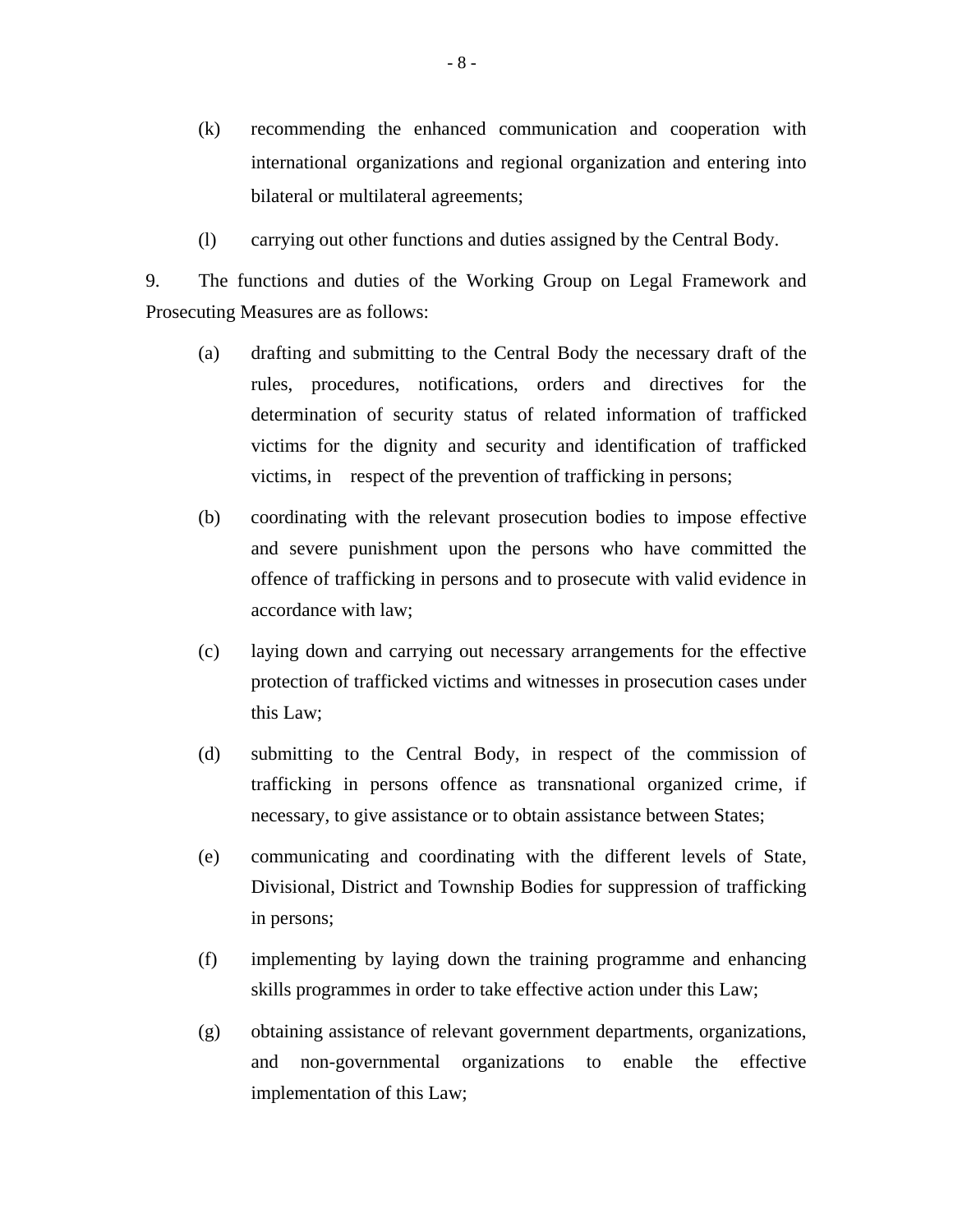(h) carrying out other functions and duties assigned by the Central Body.

10. The functions and duties of the Working Group on Repatriation, Reintegration and Rehabilitation of Trafficked Victims are as follows:

- (a) coordinating and cooperating with relevant government departments, organizations and non-governmental organizations for the repatriation of the trafficked victims, to their native place, enquiring the circumstances of the relevant family, medical examination of trafficked victims with their consent, consolation and education and other necessary assistance;
- (b) laying down schemes and implementing to get the vocational education based upon the education and technical knowledge and to get employment opportunities for the rehabilitation of trafficked victims;
- (c) communicating and coordinating with different levels of State, Divisional, District and Township Bodies for Suppression of Trafficking in Persons;
- (d) arranging to enable utilization from the rehabilitation fund established under this Law for the suppression of trafficking in persons and protection of trafficked victims, in carrying out the rehabilitation works for the trafficked victims;
- (e) obtaining assistance of the relevant government departments, organizations and non-governmental organizations for the effective implementation of this Law;
- (f) carrying out other functions and duties assigned by the Central Body.

# **Chapter V Safeguarding the Rights of Trafficked Victims**

- 11. In order not to adversely affect the dignity of the trafficked victims:
	- (a) if the trafficked victims are women, children and youth, the relevant Court shall, in conducting the trial of offences of trafficking in persons,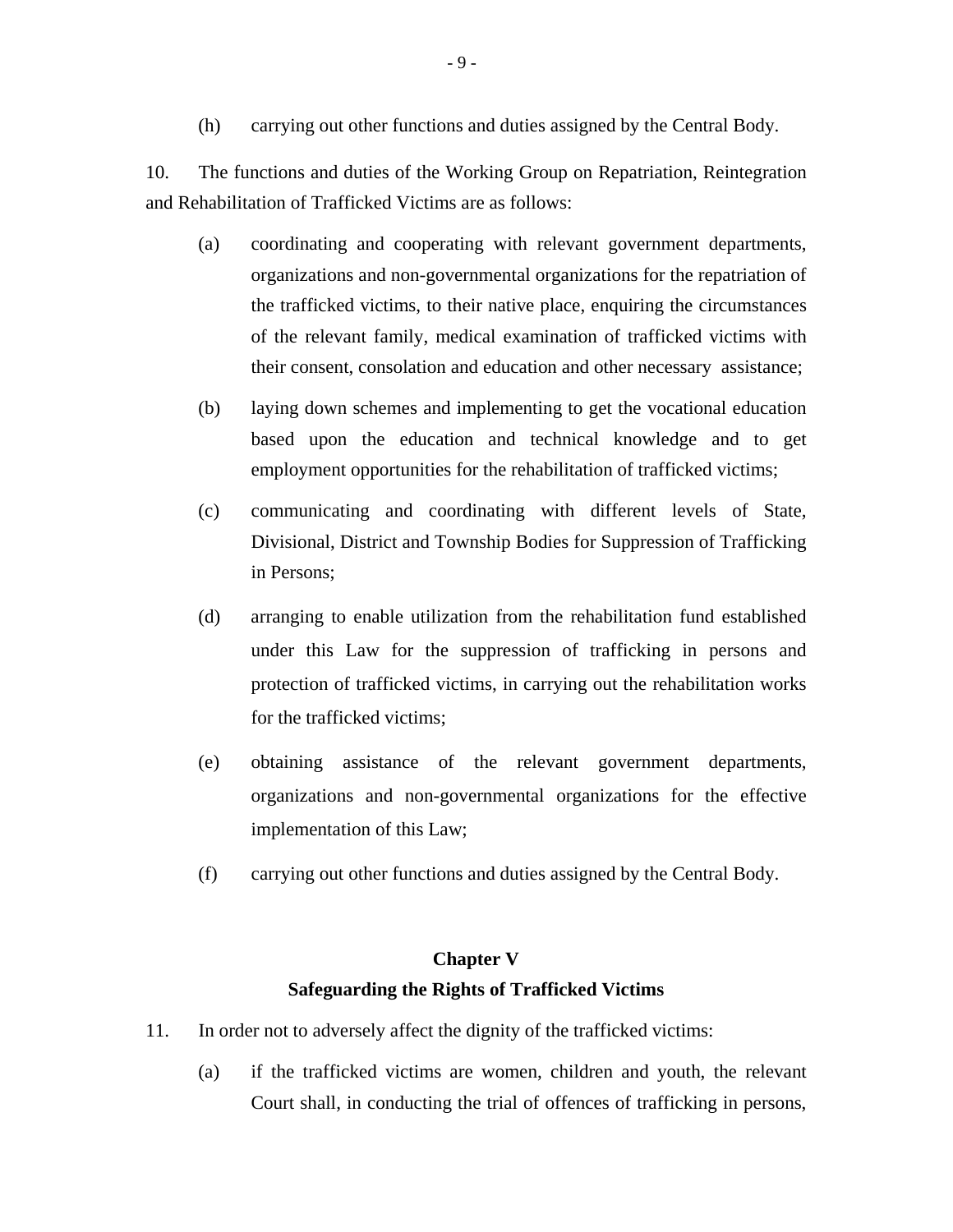do so not in open Court, but in camera for the preservation of their dignity, physical and mental security.

- (b) with respect to trafficking in persons, the publication of news at any stage of investigation, prosecution, adjudication shall be made only after obtaining the permission of the relevant Body for the Suppression of Trafficking in Persons.
- (c) person not involved in this case shall not be allowed to peruse or make copies of documents contained in the proceedings.

12. The Central Body shall, if the trafficked victims are women, children and youth, make necessary arrangements for the preservation of dignity, physical and mental security.

- 13. The Central Body:
	- (a) shall not take action against the trafficked victims for any offence under this Law.
	- (b) shall determine whether or not it is appropriate to take action against the trafficked victims for any other offence arising as a direct consequence of trafficking in persons.
	- (c) shall, if the trafficked person who re-entered the country has a right of permanent residence protect his right to get permanent residence, security and relevant status.

14. The Central Body shall arrange and carry out for the security of life of trafficked victims and to arrange according to their wishes for repatriation and resettlement as much as possible.

15. The Central Body shall in the prosecution of a person guilty of trafficking in persons coordinate with the relevant Ministries for the temporary residence in Myanmar and repatriation to the relevant State of the trafficked victim who is a foreigner, after giving the testimony.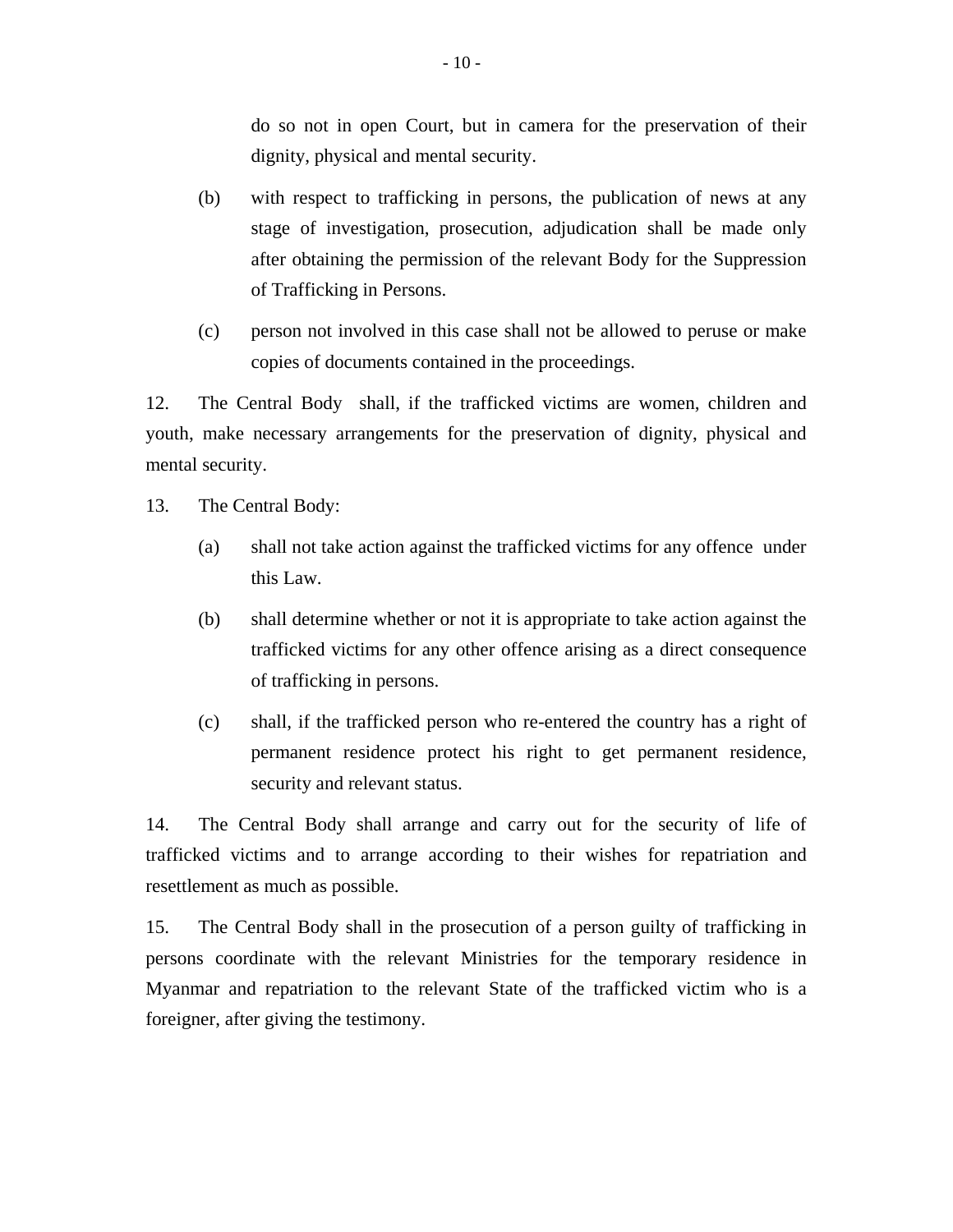### **Chapter VI**

# **Special Protection of Trafficked Victims, Women Children and Youth**

16. The Central Body and relevant Working Groups shall, with respect to the trafficked victims who are women, children and youth**:** 

- (a) give special protection of their dignity and identification and necessary security and assistance.
- (b) carry out to send them back to their parents or guardian if after scrutiny it is found that it is the best condition for them.
- (c) arrange other suitable and secure protection when there is no condition for repatriation to the parents and guardian or inappropriate condition for repatriation.
- (d) arrange with emphasis on freedom of expression of their desire and freedom of choice according to their age and maturity.
- (e) carry out with special arrangement for remedy of their physical and mental damage, giving vocational education based upon education and technique and medical examination and medical treatment with their consent.
- (f) give protection by keeping confidential the information relating to them.

17. The Central Body shall lay down and carry out programmes of security and other protection for the trafficked victims women, children and youth during the period of prosecution of persons guilty of any offence of trafficking in persons under this Law or during the period of instituting a suit for compensation for tort by the trafficked victim for the trafficking in persons.

18. The Central Body shall lay down and carry out the programmes to conduct necessary training courses for persons performing the functions and duties relating to the protection of trafficked victims especially women, children and youth.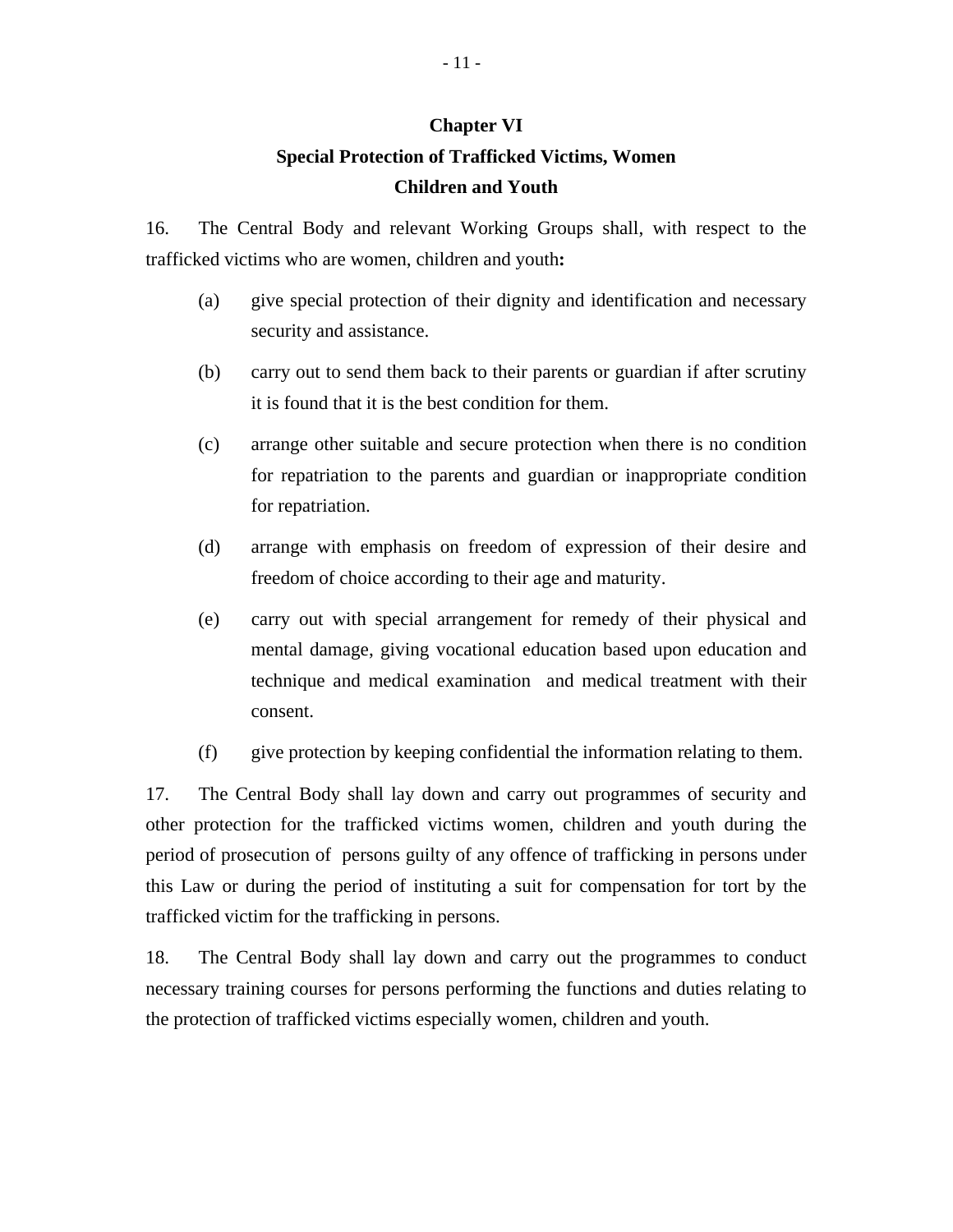### **Chapter VII**

### **Repatriation, Reintegration and Rehabilitation**

19. The Central Body shall, after coordination with the relevant departments, organizations and non-governmental organizations for the repatriation of trafficked victims, reintegration into the mainstream of the society resettlement and rehabilitation the trafficked victims carry out as follows**:** 

- (a) arranging and carrying out necessary coordination for the repatriation of the trafficked victims;
- (b) arranging the temporary shelter at a safe place or appropriate house for the trafficked victims;
- (c) rehabilitating the social aspect;
- (d) hiring a lawyer if necessary in a suit instituted by the trafficked victim for his/her grievance, requesting the Office of the Attorney General for a Law Officer to conduct in the case or assisting in hearing with interpreter;
- (e) laying down the security programmes and arranging for other rights entitled while the trafficked victims are giving testimony or contesting a case;
- (f) arranging medical examination and giving medical treatment with the consent of the trafficked victims;
- (g) arranging for teaching of vocational education based upon education and technical opportunities for the survival of the life of the trafficked victim.

20. The responsible officials of the Embassies of the Union of Myanmar in foreign States shall provide necessary protection for trafficked victims of Myanmar citizens or permanent resident foreigners of Myanmar and coordinate with the relevant responsible persons for sending them back to Myanmar.

21. The expenditures relating to suppression of trafficking in persons may be borne by the State in accordance with the provisions of this Law.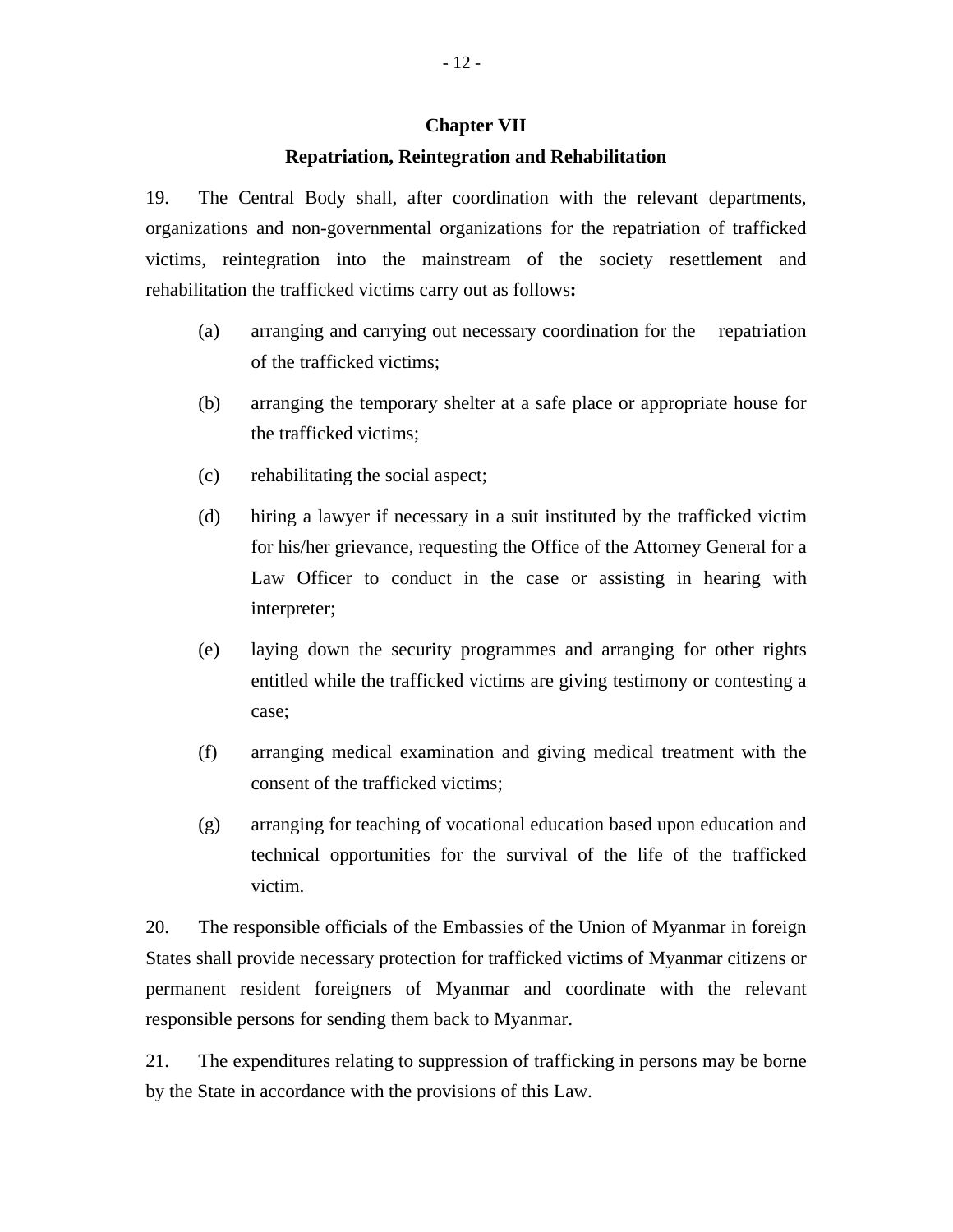# **Chapter VIII Establishment of the Fund**

22. The Central Body may for the purpose of utilizing for the suppression of trafficking in persons, repatriation and rehabilitation of trafficked victims:

- (a) establish a fund with money supported by the State and money donated from local and foreign sources.
- (b) accept and administer the property supported by the State and property donated from local and foreign sources.
- 23. The Central Body shall:
	- (a) in coordination with the Auditor General's Office determine the procedures relating to the maintenance of the fund and the administration of the property supported and donated.
	- (b) keep the functions under sub-section (a) in accordance with the procedures and shall submit to the inspection by the person assigned by the Auditor General.

### **Chapter IX**

## **Offences and Penalties**

24. Whoever is guilty of trafficking in persons especially women, children and youth shall, on conviction be punished with imprisonment for a term which may extend from a minimum of 10 years to a maximum of imprisonment for life and may also be liable to a fine.

25. Whoever is guilty of trafficking in persons other than women, children and youth shall, on conviction be punished with imprisonment for a term which may extend from a minimum of 5 years to a maximum of 10 years and may also be liable to a fine.

26. Whoever is guilty of any of the following acts shall, on conviction be punished with imprisonment for a term which may extend from a minimum of 3 years to a maximum of 7 years and may also be liable to a fine: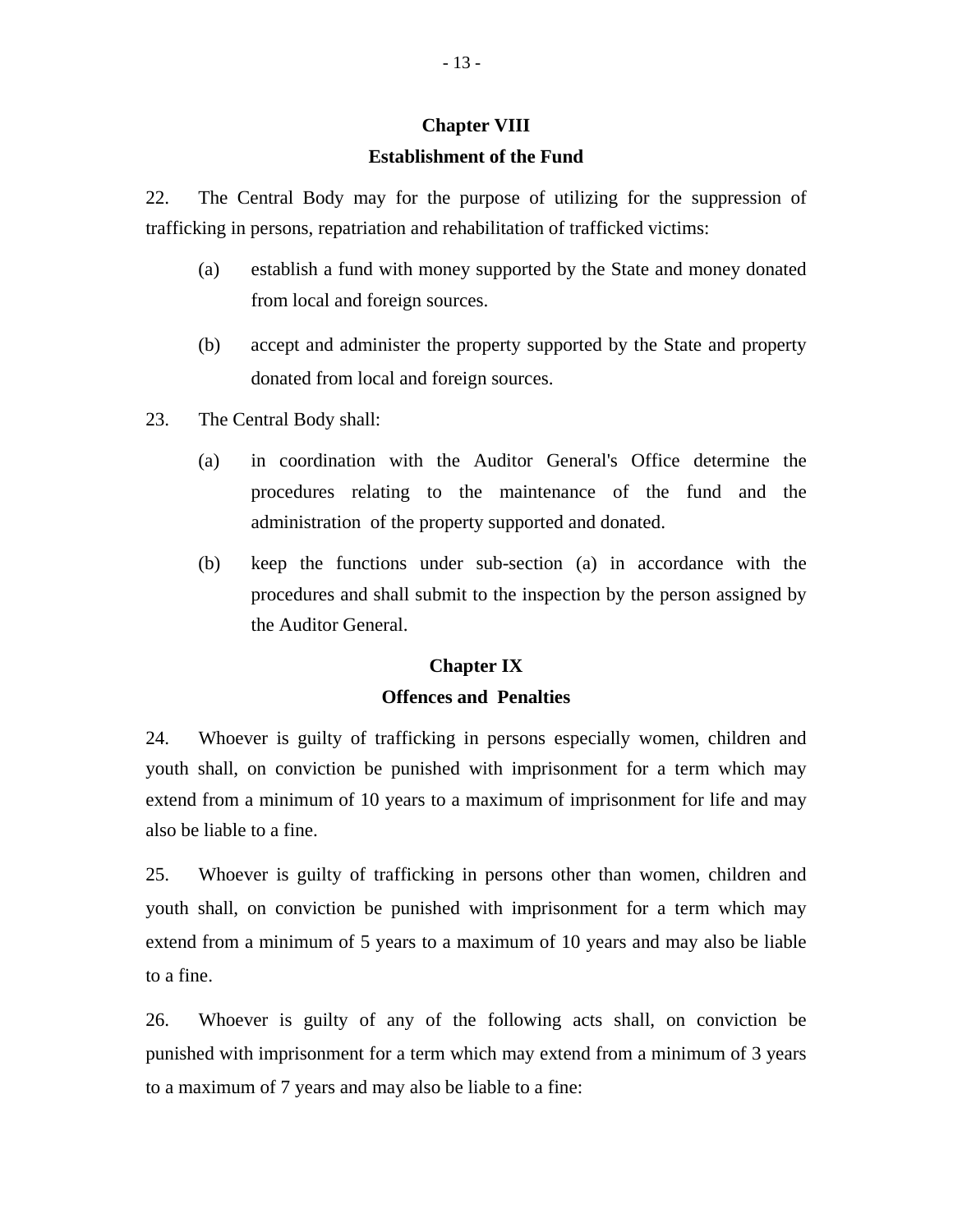- (a) adopting or marrying fraudulently for the purpose of committing trafficking in persons.
- (b) causing obtaining unlawfully the necessary documentary evidence documents or seal for enabling a trafficked victim to depart from the country or enter into the country.

27. Whoever is guilty of making use or arranging with a trafficked victim for the purpose of pornography shall, on conviction be punished with imprisonment for a term which may extend from a minimum of 5 years to a maximum of 10 years and may also be liable to a fine.

### 28. Whoever :

- (a) is guilty of trafficking in persons with organized criminal group as provided in section 24 shall, on conviction be punished with imprisonment for a term which may extend from a minimum of 20 years to a maximum of imprisonment for life and may also be liable to a fine;
- (b) is guilty of trafficking in persons with organized criminal group as provided in sections 25, 26 or 27 shall, on conviction be punished with imprisonment for a term which may extend from a minimum of 10 years to a maximum of imprisonment for life and may also be liable to a fine;
- (c) is found to be a member of an organized criminal group shall, on conviction be punished with imprisonment under sub-section (a) or subsection (b) whether he has personally taken part or not in the commission of the offence.

29. Whoever is also guilty of a serious crime provided in sub-section (e) of section 3, in committing trafficking in persons shall, on conviction be punished with imprisonment for a term which may extend from a minimum of 10 years to a maximum of imprisonment for life or death sentence.

30. Any public official who demands or accepts money and property as gratification either for himself or for another person in carrying out investigation, prosecution and adjudication in respect of any offence under this Law shall, on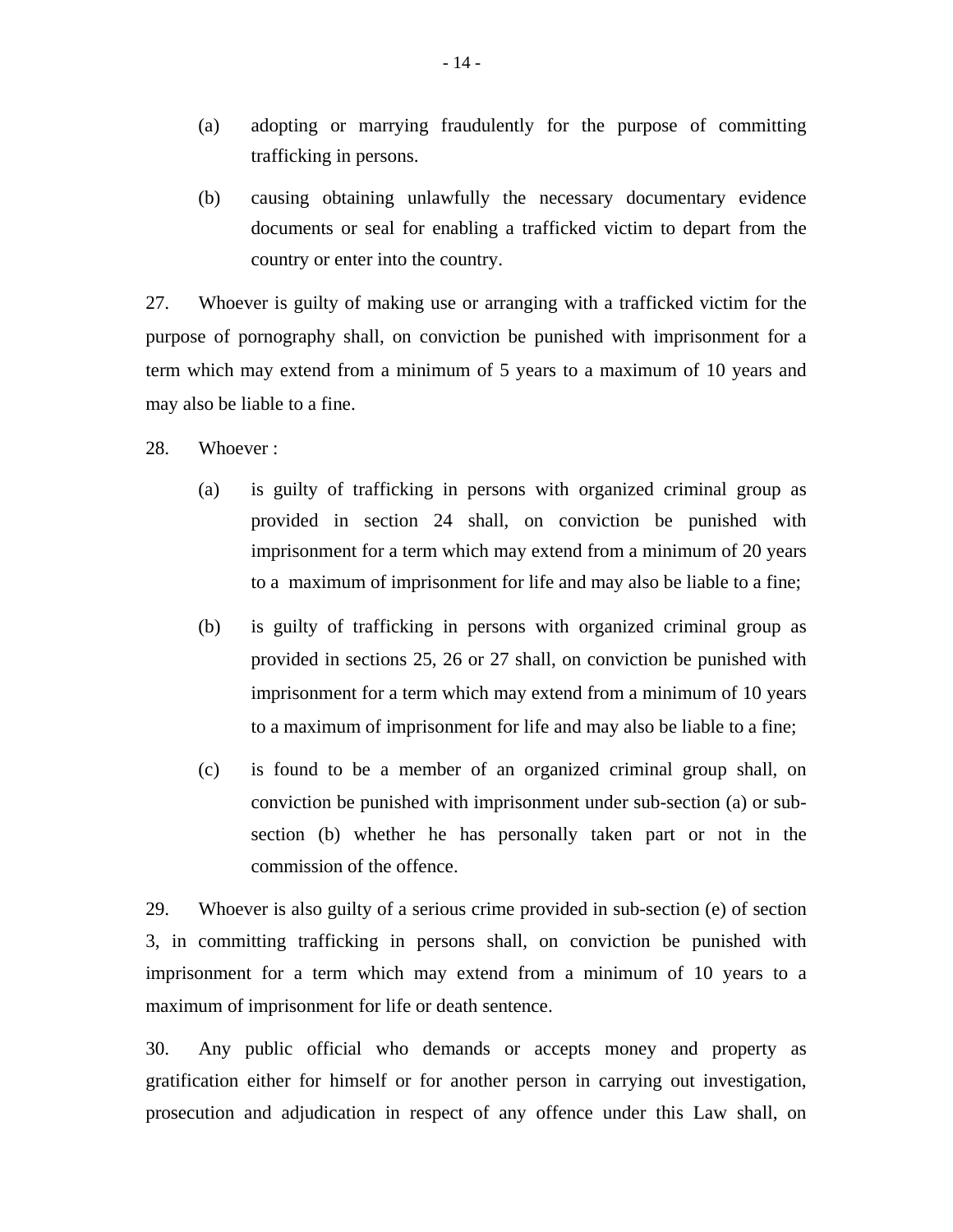conviction be punished with imprisonment for a term which may extend from a minimum of 3 years to a maximum of 7 years and may also be liable to a fine.

31. Whoever is guilty of any offence provided in this Law shall, after a prior conviction for the same offence be liable to the maximum punishment provided for such subsequent offence.

32. Whoever prepares, attempts, conspires, organizes, administers or abets, or provides financial assistance to commit or in commission of any such offence shall be liable to the punishment provided in this Law for such offence.

33. The Court shall, in passing a sentence for any offence provided in this Law, pass an order for confiscation or disposal in accordance with the stipulations of the property involved in the offence, which have been seized as exhibits. It may pass an order to pay damages to the trafficked victim from the money confiscated or from the proceeds of sale of property or from the fine.

#### **Chapter X**

### **Miscellaneous**

34. If an exhibit involved in any offence prosecuted under this Law is not easily producible before the Court, such exhibit need not be produced before the Court. However, a report or other relevant documentary evidence as to the manner of custody of the same may be submitted. Such submission shall be deemed as if it were a submission of the exhibit before the Court and the relevant Court shall pass an order for disposal of the same in accordance with this Law.

35. The Ministry of Home Affairs shall form the Staff Office as may be necessary in accordance with the stipulations for the purpose of assistance in carrying out the functions and duties of the Central Body.

36. Notwithstanding anything provided in any existing Laws, action shall be taken only under this Law on offences relating to trafficking in persons.

37. In prosecuting any offence under this Law, prior sanction of the Central Body or any Body assigned by the Central Body shall be obtained.